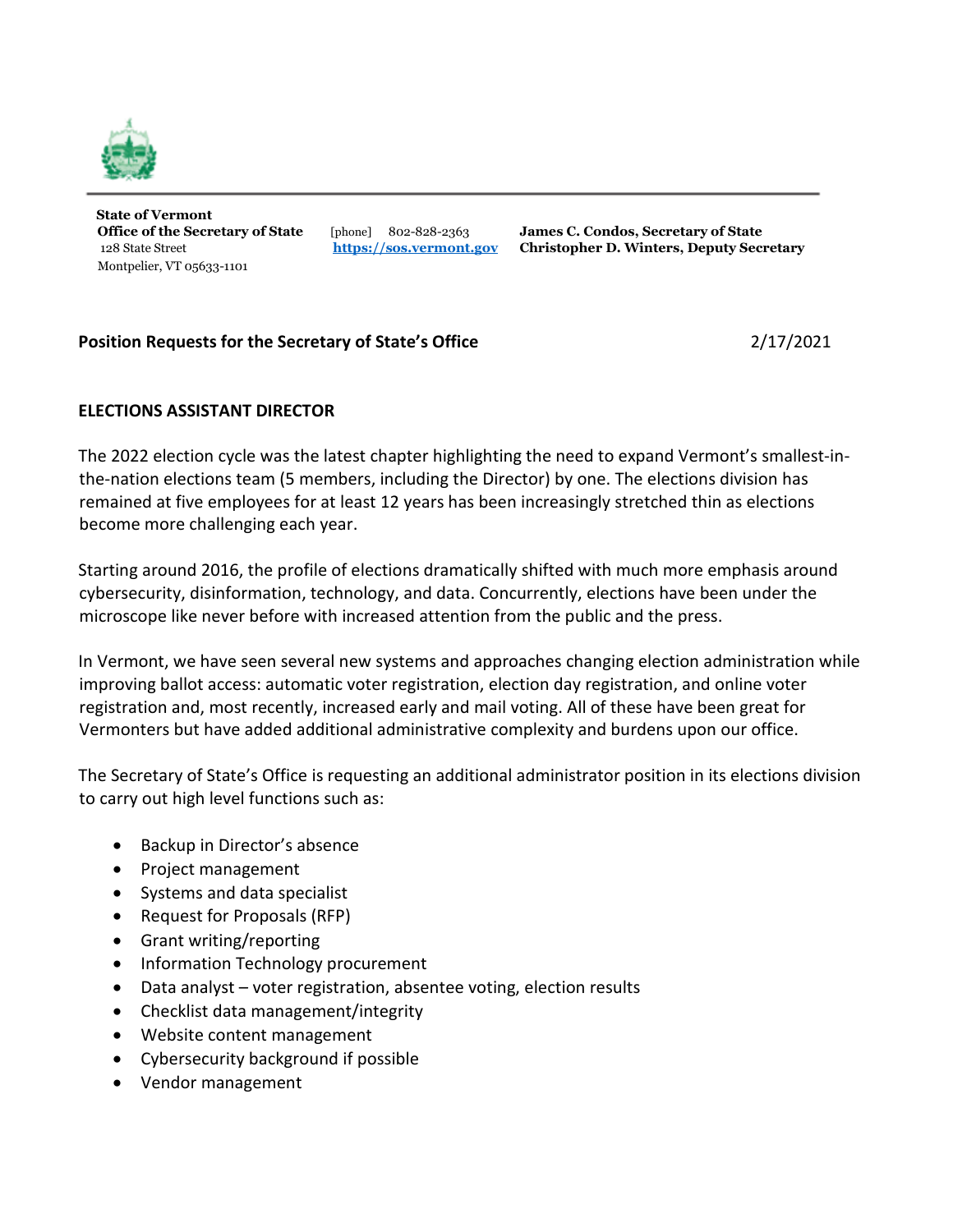This position would take on a primary role in all things beyond our most basic responsibilities in administering elections. Existing staff do the day-to-day of running Vermont elections very well, but it comes at the expense of other important work and projects we need to pursue to improve our data, systems, and processes. Some examples of projects in which we can maximize our participation and the benefit to Vermonters include:

- Electronic Registration Information Center (ERIC) for checklist & voter registration improvement
- Common data format work with the Overseas Voting Initiative (OVI)
- New geo-enabled elections work with Vermont Center for Geographic Information (VCGI)
- Automatic Voter Registration improvements at DMV and with social service agencies
- Engaging national and state partners with voter education initiatives
- Procurement of new systems and software including new tabulators, services related to ballot mailing and an upgrade to our elections management system

The 2020 cycle required an "all hands on deck" approach with Secretary Condos, Deputy Secretary Winters and Chief of Staff Eric Covey dedicating almost all of our time to elections issues over the last year to ensure success. This came at the expense of the other divisions and cannot continue long term. Even before vote by mail, an additional position was on our horizon of legislative asks. With Vermont headed toward a permanent vote by mail system, there is no doubt we need this additional resource to ensure our continued success going forward.

Pay Grade: 29 Salary and benefits: ~\$125K

## **ROVING ARCHIVIST**

This position is unique in Vermont and there is no other position in Vermont state government that has this job description. There is no budget issue as the Secretary of State's Office has been financially supporting the majority of this position for three years in anticipation of this position being fully funded in our proposed FY22 budget.

In 2017, Secretary of State's Office allocated funds for a temporary part-time position in VSARA to provide support to the Vermont State Archivist in carrying out the duties outlined in 3 V.S.A. § 117(g)(4- 5) and for building what is now the Vermont Historical Records and Roving Archivist Program.

This position is critical as, unlike library, museum, and archeological programs, which receive significant Federal funding annually under specific Federal acts, archives and other historical records repositories must compete for a limited number of Federal and private grants each year to supplement their budgets for staff and programming.

The significant duties of the Roving Archivist are to:

- Ensure the State of Vermont, whether State government or its numerous non-profits, remains eligible for grants pertaining to the preservation of and access to Vermont archival records.
- Maximize the limited human and financial sources statewide, including grant funds, through a centralized resource – a highly skilled professional archivist and grant writer – who "roves" the State of Vermont providing: